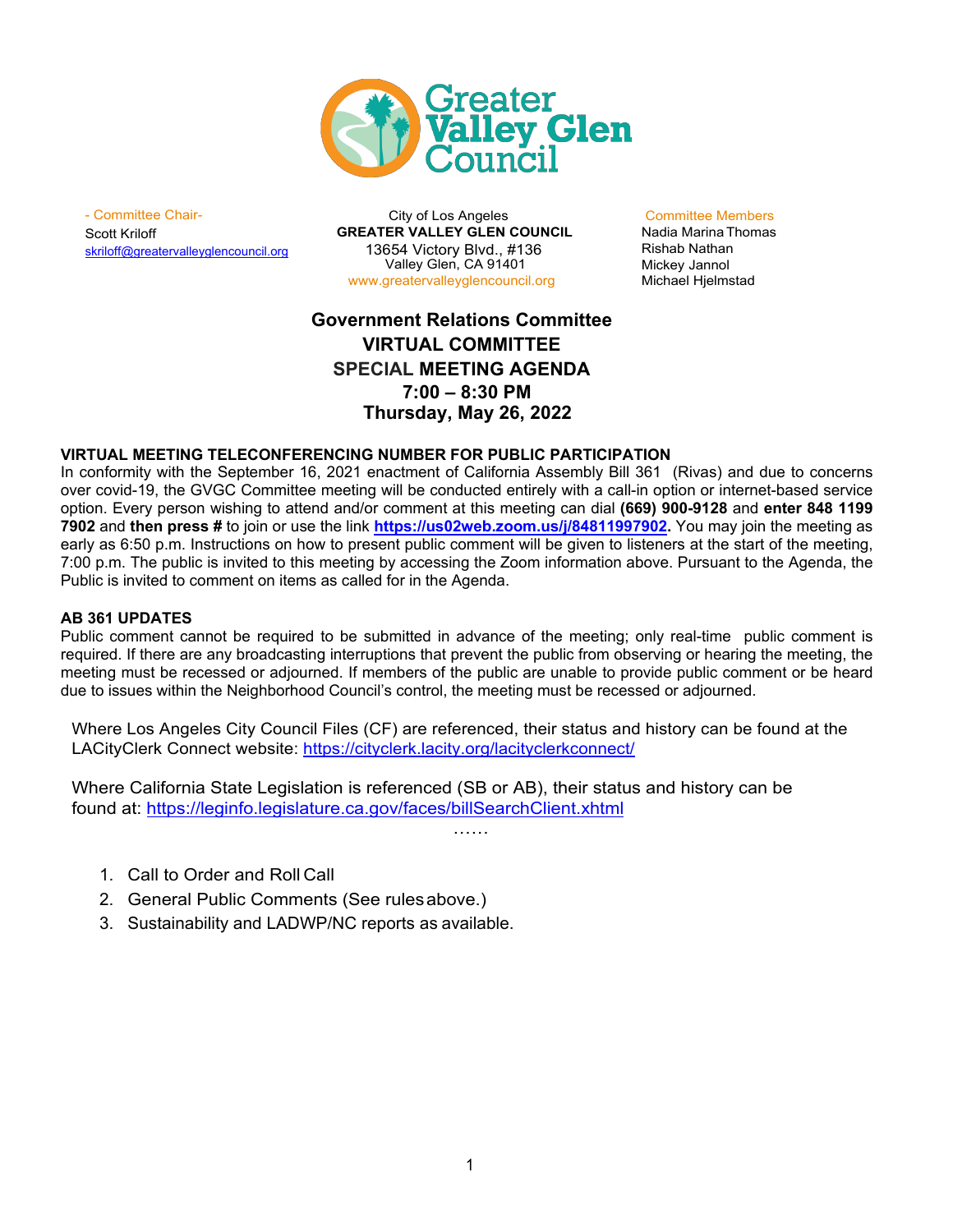- 4. Committee member comments on matters not on the agenda.
- 5. Proposed discussion items and possible motions to consider:

A. SB 1404 (bill recently returned to committee) concerning native oak woodlands. This bill is sponsored by Senator Stern who is running for County Supervisor in our council area. The link to the bill is here:

https://leginfo.legislature.ca.gov/faces/billNayClient.xhtml?bill\_id=202120220SB1404

B. District NoHo project. Project web page: [https://nohosnextact.com/.](https://nohosnextact.com/) EIR draft review:<https://ceqanet.opr.ca.gov/2020060573/6> (State Review period ended May 23) Additional related links: [https://knock-la.com/district-noho-development-segregated-affordable](https://knock-la.com/district-noho-development-segregated-affordable-housing/)[housing/,](https://knock-la.com/district-noho-development-segregated-affordable-housing/) [https://www.nohohome.org/districtnoho,](https://www.nohohome.org/districtnoho) <https://www.nohohome.org/>

C. Update on proposed North Hollywood to Pasadena bus route. Local articles: [https://www.masstransitmag.com/bus/infrastructure/press-release/21160091/los-angeles-county](https://www.masstransitmag.com/bus/infrastructure/press-release/21160091/los-angeles-county-metropolitan-transportation-authority-metro-la-metro-releases-draft-eir-begins-public-comment-period-for-north-hollywood-to-pasadena-brt-corridor-project)[metropolitan-transportation-authority-metro-la-metro-releases-draft-eir-begins-public-comment](https://www.masstransitmag.com/bus/infrastructure/press-release/21160091/los-angeles-county-metropolitan-transportation-authority-metro-la-metro-releases-draft-eir-begins-public-comment-period-for-north-hollywood-to-pasadena-brt-corridor-project)[period-for-north-hollywood-to-pasadena-brt-corridor-project,](https://www.masstransitmag.com/bus/infrastructure/press-release/21160091/los-angeles-county-metropolitan-transportation-authority-metro-la-metro-releases-draft-eir-begins-public-comment-period-for-north-hollywood-to-pasadena-brt-corridor-project) [https://www.pasadenanow.com/main/metro-board-could-certify-eir-for-north-hollywood-to](https://www.pasadenanow.com/main/metro-board-could-certify-eir-for-north-hollywood-to-pasadena-bus-route-this-month)[pasadena-bus-route-this-month](https://www.pasadenanow.com/main/metro-board-could-certify-eir-for-north-hollywood-to-pasadena-bus-route-this-month)

D. CF 15-0499-S2 [15-0499-S2 \(CFMS\)](https://cityclerk.lacity.org/lacityclerkconnect/index.cfm?fa=ccfi.viewrecord&cfnumber=15-0499-S2) (passed the City Council PLUM Committee on May 10 but not considered as yet by the full City Council). Concerning property trees earlier and construction approval processes. Related city document - tree canopies: [https://clkrep.lacity.org/onlinedocs/2015/15-0499-s2\\_mot\\_04-08-22.pdf](https://clkrep.lacity.org/onlinedocs/2015/15-0499-s2_mot_04-08-22.pdf) Two amendments also passed not yet listed on the Council File, one to report back in 30 days, and one to consider street lighting and sidewalk lifting issues in the report.

E. CF 21-0658 [21-0658 \(CFMS\)](https://cityclerk.lacity.org/lacityclerkconnect/index.cfm?fa=ccfi.viewrecord&cfnumber=21-0658) Motion considering a Report Back from the Planning Department that would expedite projects with 100% affordable housing to be approved in a maximum of 15 days.

Link to Report: [https://clkrep.lacity.org/onlinedocs/2021/21-0658\\_rpt\\_dcp\\_04-27-2022.pdf](https://clkrep.lacity.org/onlinedocs/2021/21-0658_rpt_dcp_04-27-2022.pdf)

F. CF 22-0392 [22-0392 \(CFMS\)](https://cityclerk.lacity.org/lacityclerkconnect/index.cfm?fa=ccfi.viewrecord&cfnumber=22-0392)

Motion regarding MOA (for the years of 2022 through 2042), regarding Metro installation of digital electronic signs in as yet undetermined sites throughout the City, and providing 50 percent of net revenue to the City:

[https://clkrep.lacity.org/onlinedocs/2022/22-0392\\_mot\\_4-05-22.pdf](https://clkrep.lacity.org/onlinedocs/2022/22-0392_mot_4-05-22.pdf)

G. SB 930 - Housing Accountability Act (Wiener)

[https://leginfo.legislature.ca.gov/faces/billTextClient.xhtml?bill\\_id=202120220SB930](https://leginfo.legislature.ca.gov/faces/billTextClient.xhtml?bill_id=202120220SB930) Authorizes primacy of Regional Housing Needs Assessment (RHNA) data to determine whether a City may opposed a proposed project or not.

H. SB 1457

California Family Home Construction and Homeownership Bond Act of 2022 (Hertzberg) [https://leginfo.legislature.ca.gov/faces/billTextClient.xhtml?bill\\_id=202120220SB1457](https://leginfo.legislature.ca.gov/faces/billTextClient.xhtml?bill_id=202120220SB1457)

Urgency statute (upon approval) to authorize the issuance of bonds in the amount of \$25,000,000,000 as construction and home ownership bonds.